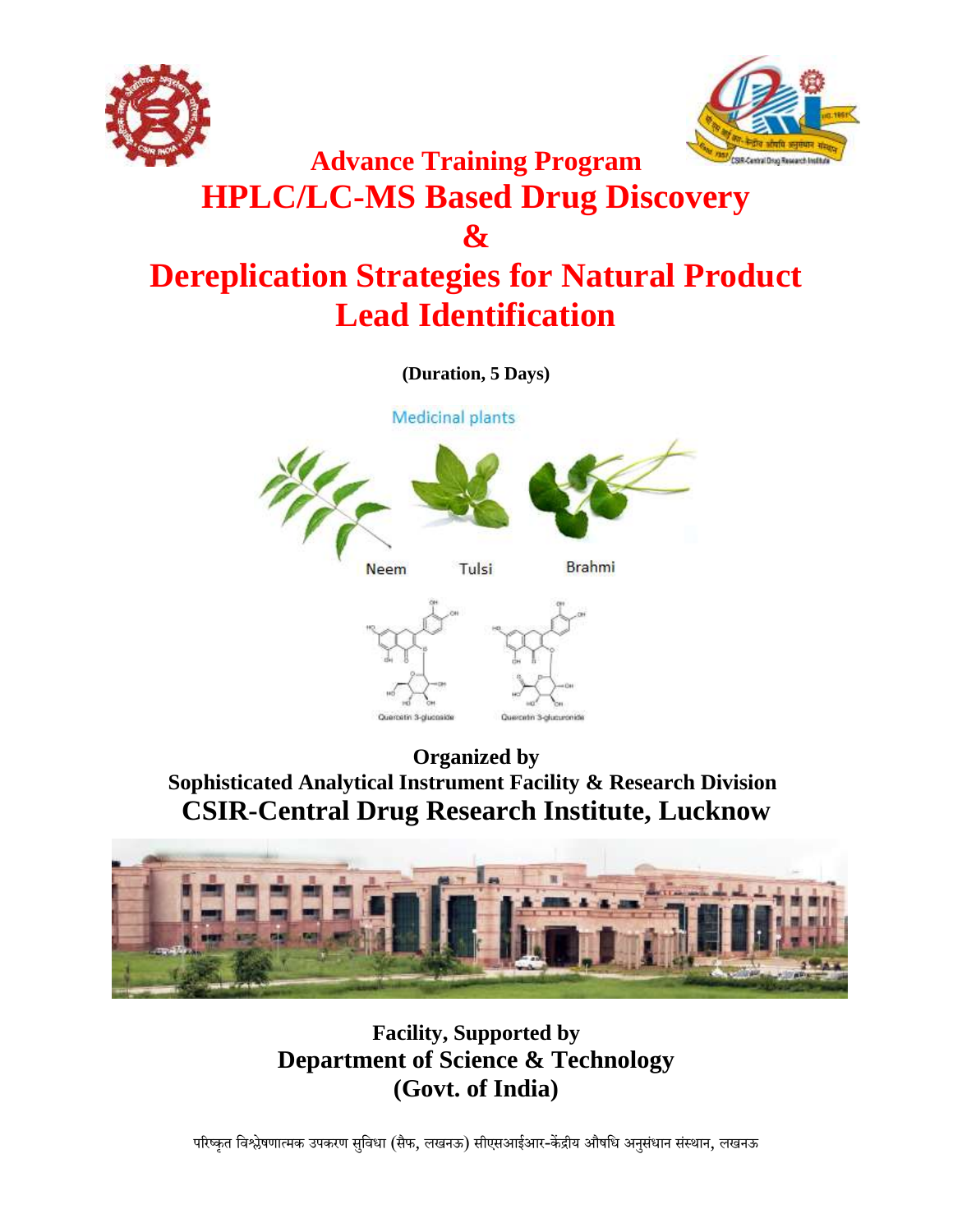# **Objective of training program**

The proposed training program will provide an opportunity to experience the HPLC/LCMS techniques and initiate lively discussion among research scientists, academicians and young researchers to share their knowledge in the areas of **Drug Discovery** and **Rapid Natural Product Lead Identification**. The beginners will get a chance to familiarize themselves with Drug Discovery approach and gain confidence by observing real situation. This training will focus on utilization of analytical techniques for drug discovery and development. Total number of participants will be maximum 05 and decided based on their area of interest, pre booked slot between Monday to Friday and availability of accommodation at CSIR-CDRI, Guest House.

#### **Topics to be covered**

Overview of the drug Discovery.

Selection of raw material for drug Discovery.

Basics of HPLC /LC-MS and their applications.

Applications of HPLC/LCMS for lead identification and dereplication of known bioactive agents.

Biological assays, screening protocols and services available with in institute. Visit of CSIR-CDRI facility followed by discussion.

#### **Registration fee**

| <b>Training Fee</b>                | (One Week)<br><b>INR</b> |
|------------------------------------|--------------------------|
| Private Organizations & Industry   | $6000/-$                 |
| Academic/Govt. faculty             | $4000/-$                 |
| <b>Students/ Research Scholars</b> | $3000/-$                 |

# **Venue**

CSIR-Central Drug Research Institute, Jankipuram Extension, Sitapur Road, Lucknow-226031 (U.P.), India.

# **Accommodation & food**

We will try to provide accommodation & food in CDRI GH (if available) on payment as per CSIR rule, (accommodation charges will be paid by trainee/Maximum Rs.300/- per bed per day).

#### **Electronic payment by NEFT:**

Name of A/C Holder: Director CDRI, Lucknow Account number: 30269374557 Name of Bank: State Bank of India, Branch: CDRI, IFSC code: SBIN0010174 Place: Lucknow 226031

परिष्कृत विश्लेषणात्मक उपकरण सविधा (सैफ, लखनऊ) सीएसआईआर-केंद्रीय औषधि अनसंधान संस्थान, लखनऊ